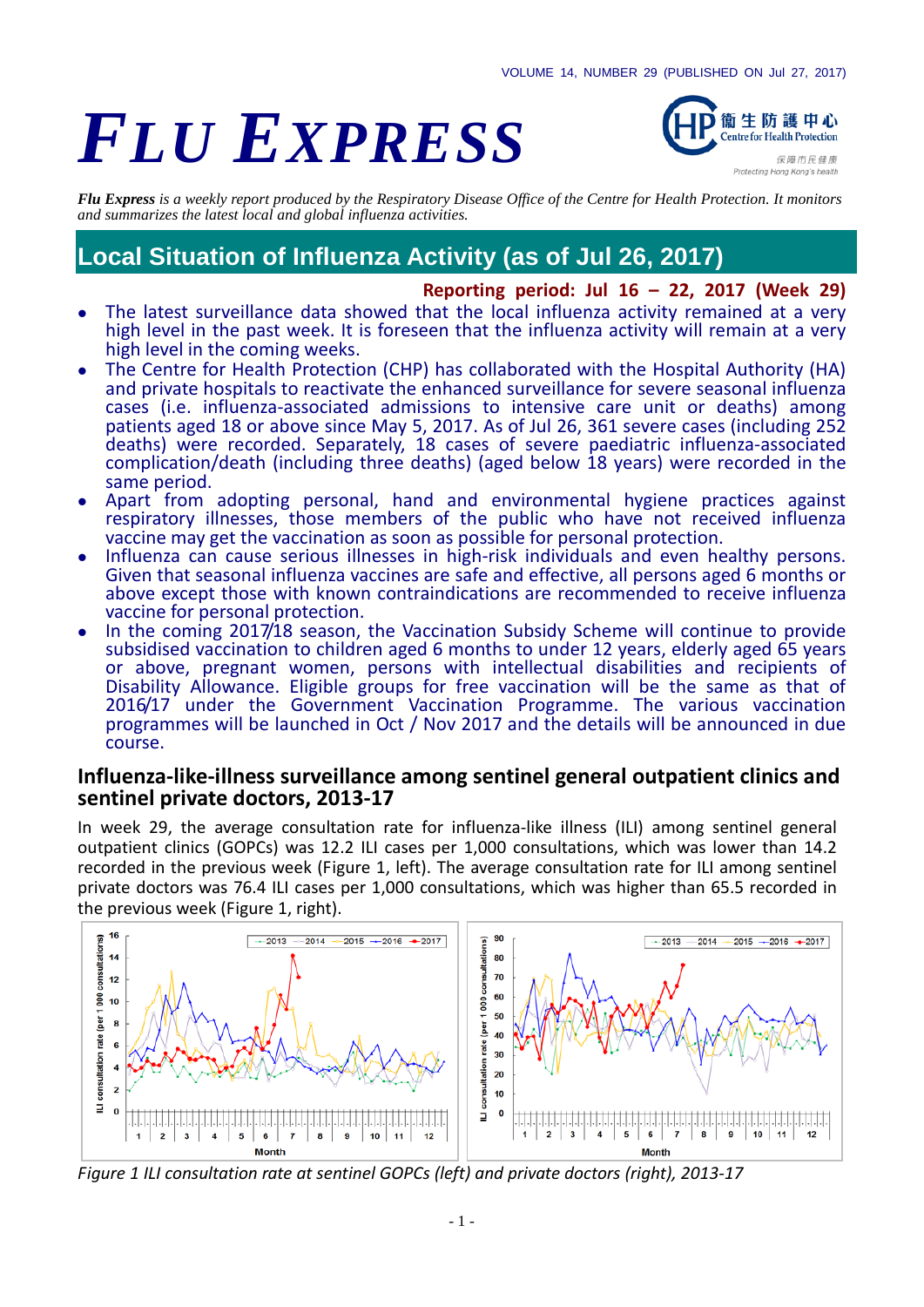#### **Laboratory surveillance, 2013-17**

Among the respiratory specimens received in week 29, 2667 (39.00%) were tested positive for seasonal influenza viruses, including 102 (1.49%) influenza A(H1), 2492 (36.44%) influenza A(H3), 52 (0.76%) influenza B and 21 (0.31%) influenza C. The percentage of respiratory specimens tested positive for seasonal influenza viruses last week was 39.00%, which was lower than 40.86% recorded in the previous week (Figure 2). Among the influenza viruses detected in the last week, the proportions of A(H3), A(H1), B and C were 93.4%, 3.8%, 1.9% and 0.8% respectively.



*Figure 2 Percentage of respiratory specimens tested positive for influenza viruses, 2013-17 (upper: overall positive percentage, lower: positive percentage by subtypes)*

#### **Influenza-like illness outbreak surveillance, 2013-17**

In week 29, 41 ILI outbreaks occurring in schools/institutions were recorded (affecting 204 persons), as compared to 44 outbreaks recorded in the previous week (affecting 233 persons) (Figure 3). In the first 4 days of week 30 (Jul 23 to 26, 2017), 27 institutional ILI outbreaks were recorded (affecting 133 persons).



*Figure 3 ILI outbreaks in schools/institutions, 2013-17*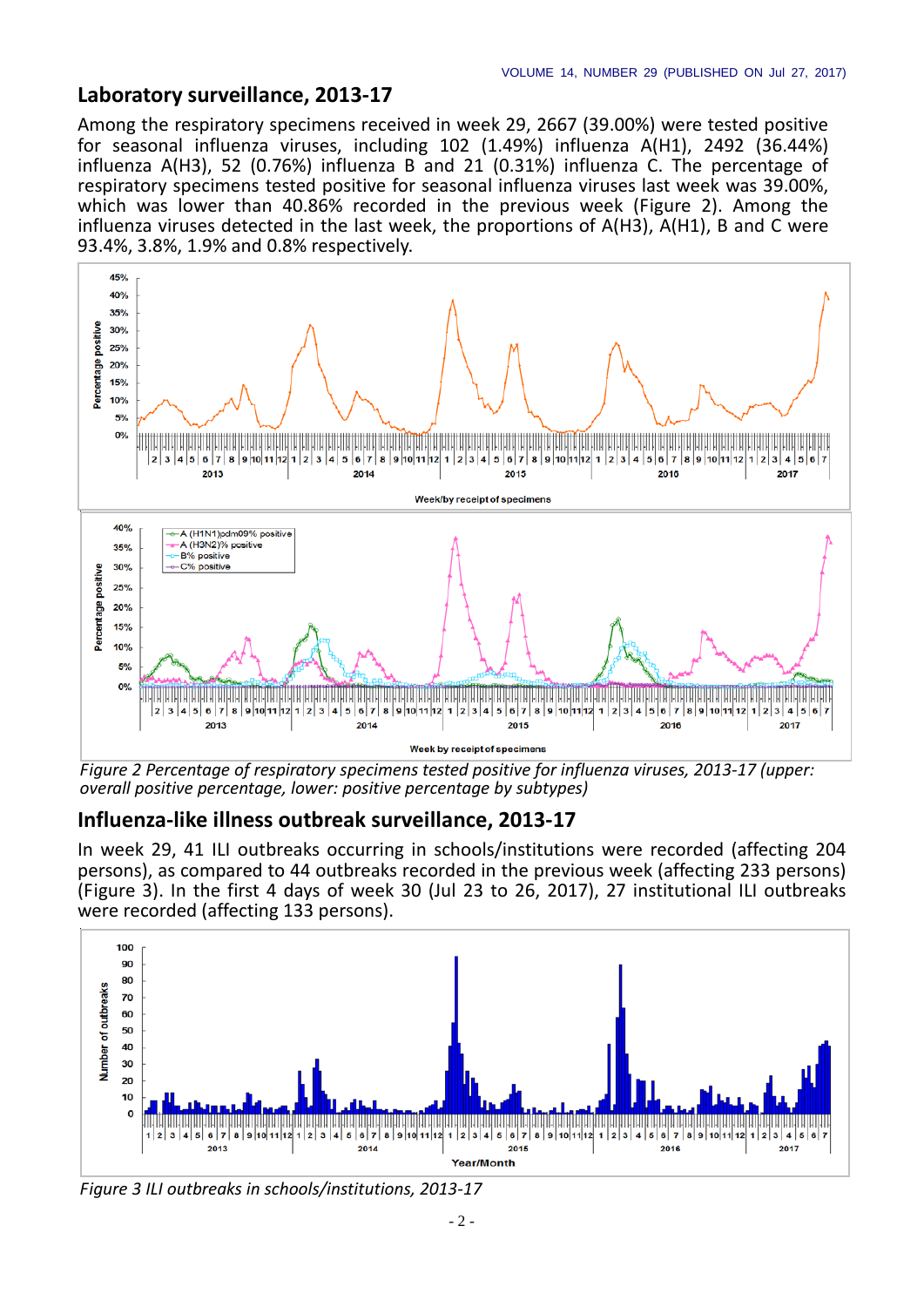## **Rate of influenza-like illness syndrome group in accident and emergency departments, 2013-17#**

In week 29, the rate of the influenza-like illness syndrome group in the accident and emergency departments (AED) was 233.4 (per 1,000 coded cases), which was the same as that in the previous week (Figure 4).

*#Note: The influenza-like illness syndrome group includes codes such as influenza, upper respiratory tract infection, fever, cough, throat pain, and pneumonia.*



*Figure 4 Rate of ILI syndrome group in AED, 2013-17*

## **Influenza associated hospital admission rates and deaths in public hospitals based on discharge coding, 2013-17**

In week 29, the admission rates in public hospitals with principal diagnosis of influenza for persons aged 0-4 years, 5-9 years, 10-64 years and 65 years or above were 7.16, 1.75, 0.37 and 5.27 cases (per 10,000 people in the age group) respectively, as compared to 9.80, 2.12, 0.51 and 6.40 cases in the previous week (Figure 5). Weekly number of deaths with any diagnosis of influenza is also shown in Figure 5.



*Figure 5 Influenza associated hospital admission rates and deaths, 2013-17*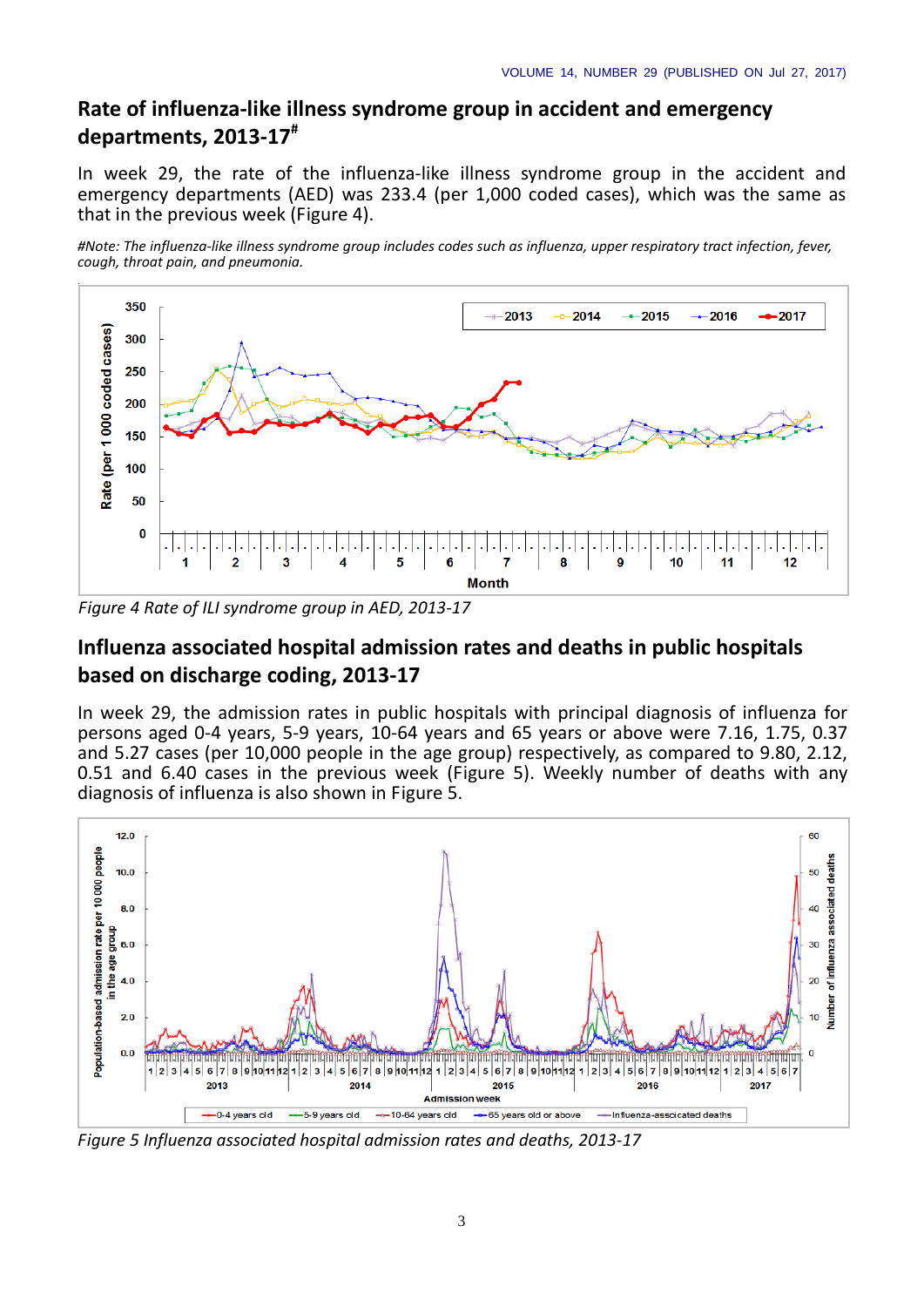## **Fever surveillance at sentinel child care centres/ kindergartens, 2013-17**

In week 29, 1.25% of children in the sentinel child care centres/ kindergartens (CCC/ KG) had fever (38°C or above) as compared to 0.89% recorded in the previous week (Figure 6).

## **Fever surveillance at sentinel residential care homes for the elderly, 2013-17**

In week 29, 0.19% of residents in the sentinel residential care homes for the elderly (RCHEs) had fever (38°C or above) as compared to 0.20% recorded in the previous week (Figure 7).

## **Influenza-like illness surveillance among sentinel Chinese medicine practitioners, 2013-17**

In week 29, the average consultation rate for ILI among Chinese medicine practitioners (CMPs) was 2.93 ILI cases per 1,000 consultations as compared to 2.10 recorded in the previous week (Figure 8).



*Figure 6 Percentage of children with fever at sentinel CCC/ KG, 2013-17*



*Figure 7 Percentage of residents with fever at sentinel RCHE, 2013-17*



*Figure 8 ILI consultation rate at sentinel CMP, 2013-17*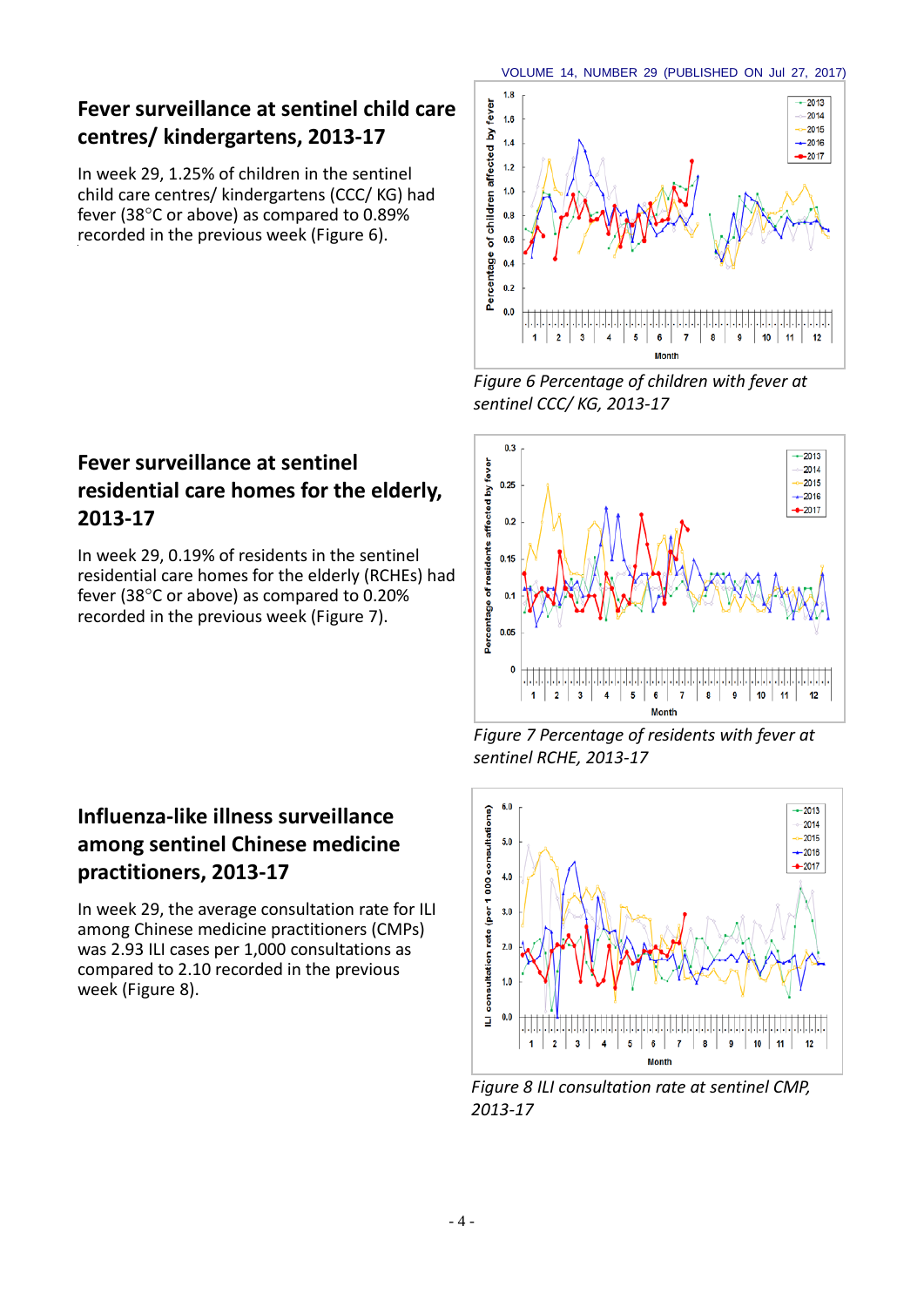positive for influenza

## **Surveillance of severe influenza cases**

*Data as of July 26, 2017*

(Note: The data reported are provisional figures and subject to further revision)

Since the activation of the enhanced surveillance for severe influenza infection on May 5, 2017, a total of 379 severe cases (including 255 deaths) were recorded cumulatively (as of Jul 26) (Figure 9). These included:

- 361 cases (including 252 deaths) among adult patients aged 18 years or above. Among them, 316 patients had infection with influenza A(H3N2), 21 patients with influenza A(H1N1)pdm09, 13 patients with influenza B and 11 patients with influenza A pending subtype. 131 (36.3%) were known to have received the influenza vaccine for the 2016/17 season. Among the 252 fatal cases, 113 (44.8%) were known to have received the influenza vaccine. In the winter season in early 2017, 66 adult severe cases (including 41 deaths) were filed.
- 18 cases (including three deaths) of severe paediatric influenza-associated complication/ death. Sixteen (88.9%) cases did not receive the influenza vaccine for the 2016/17 season. To date in 2017, 26 paediatric cases (including four deaths) were filed.

### **Enhanced surveillance for severe seasonal influenza (Aged 18 years or above)**

• In week 29, 65 cases of influenza associated ICU admission/death were recorded (including 39 deaths), which was lower than 72 cases (including 52 deaths) recorded in week 28. In the first 4 days of week 30 (Jul 23 to 26), 37 cases of influenza associated ICU admission/death were recorded, in which 29 of them were fatal.

### **Surveillance of severe paediatric influenza-associated complication/death (Aged below 18 years)**

 In week 29, four cases of severe paediatric influenza-associated complication were reported. In the first 4 days of week 30 (Jul 23 to 26), one case of severe paediatric influenza-associated complication was reported. The case details are as follow:

| Reporting<br>week | Age       | Sex    | Complication                            | Fatal<br>case? | Influenza subtype | History of receiving<br>influenza vaccine for<br>this season |
|-------------------|-----------|--------|-----------------------------------------|----------------|-------------------|--------------------------------------------------------------|
| 29                | 5 years   | Female | Shock                                   | No.            | Influenza A (H3)  | Yes                                                          |
| 29                | 9 months  | Male   | Encephalitis                            | No.            | Influenza A (H3)  | N <sub>o</sub>                                               |
| 29                | 21 months | Male   | Pneumonia                               | No.            | Influenza A (H3)  | No.                                                          |
| 29                | 4 years   | Male   | Pneumonia, shock,<br>status epilepticus | No.            | Influenza A       | No                                                           |
| 30                | 2 years   | Male   | Pneumonia                               | No             | Influenza A (H3)  | No                                                           |



*Figure 9 Weekly number of severe influenza cases recorded during influenza seasons, 2013-2017 Remark: The surveillance system for severe influenza cases aged 18 years or above was only activated intermittently during influenza seasons.*